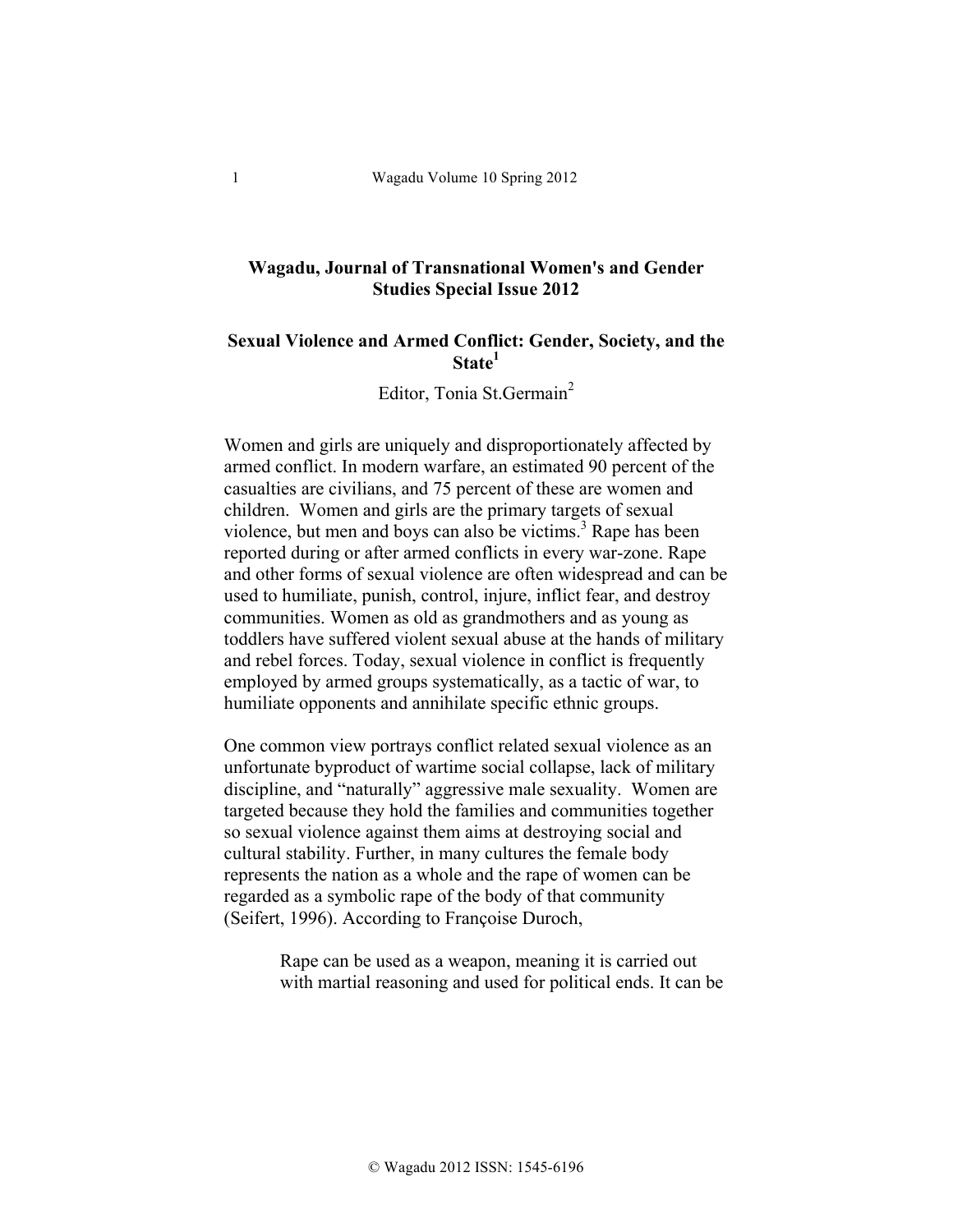used to reward soldiers, or remunerate them, to motivate the troops. It can also be used as a means of torture, sometimes to humiliate the men of a certain community. Systematic rape can be used to force a population to move. Rape can also be used as a biological weapon to deliberately transmit the AIDS virus. In war, we also find the phenomenon of sexual exploitation, forced prostitution or even sexual slavery. (Médecins Sans Frontières, 2012)

Children born as a result of wartime rape have been overlooked in research, policy, and programming. Refugee and internally displaced women and children are particularly vulnerable to sexual violence and exploitation. Rape and sexual assault are commonly perpetrated by the very people designated to help girls and women in conflict zones. Border guards, police, aid workers, and United Nations peacekeepers have all been named as perpetrators after the cessation of hostilities.

Survivors willing to pursue legal aid must overcome embarrassment, fear, stigmatization, and other obstacles. Many cannot report their assault or seek legal redress. This is especially true when the rapes leave the victims with AIDS or other STDs, infertility, fistulas, and broken families as victims are abandoned and shunned by their husbands or other relatives. Thus, any statistic on sexual violence provides an incomplete picture of the problem and its prevalence. For this reason most reports reflect estimates or approximations, which can be considered imprecise:

- During the conflict in Bosnia in the early 1990s, between 20,000 and 50,000 women were raped. (Degni-Ségui, 1996)
- Between 250,000 and 500,000 women were raped during the 1994 genocide in Rwanda.
- In the Democratic Republic of Congo an average of 36 women and girls were raped every day and over 200,000 women have suffered from sexual violence in that country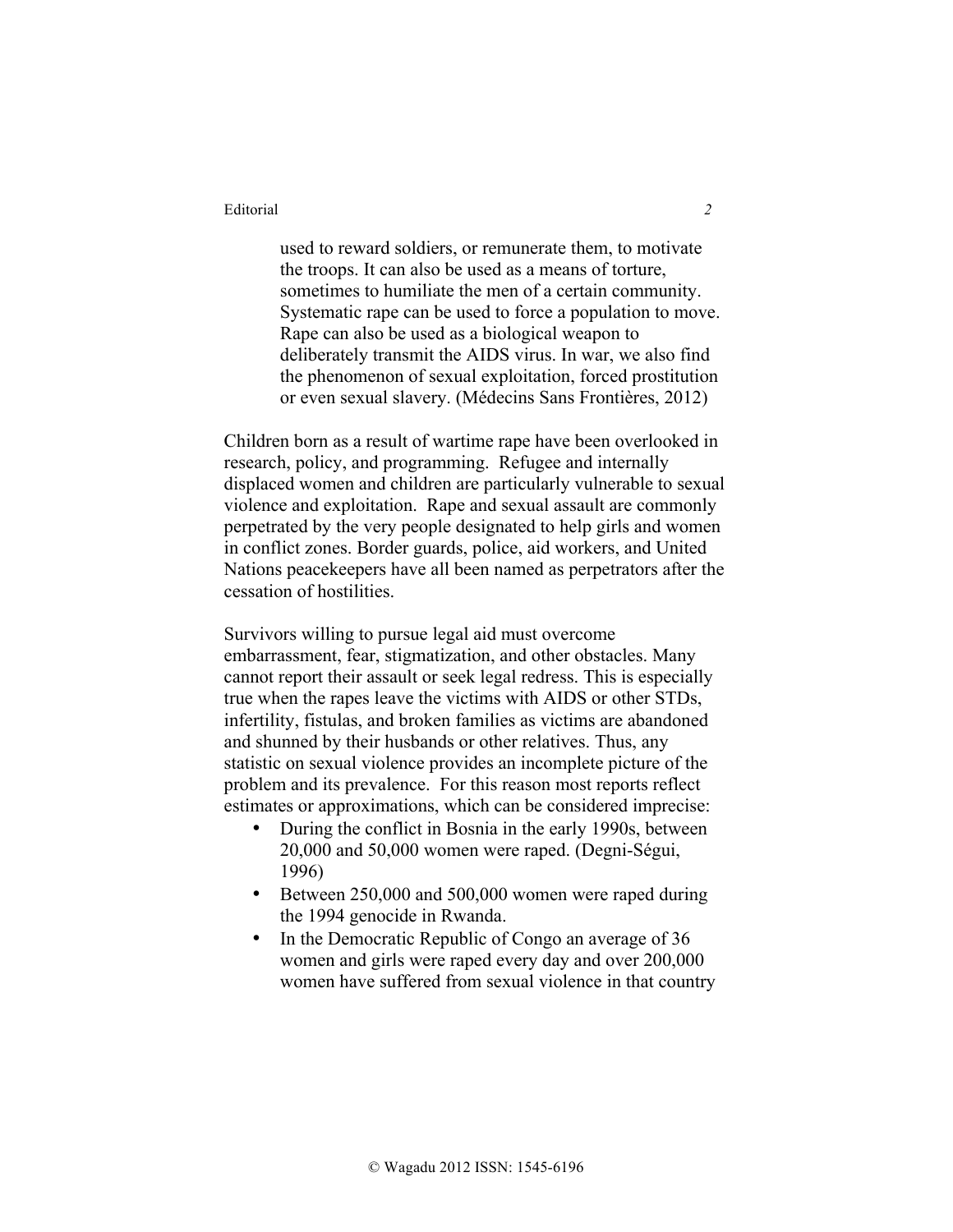# since armed conflict began. ( UN High Commissioner for Human Rights, 2010)

There are significant junctures between rape in war and genocidal rape. Genocide is the attempt to destroy a racial, ethnic, religious, or national group as such, in whole or in part, by committing any of a number of acts against the group's members. These acts include not only killing, but also causing serious bodily or mental harm, creating conditions intended to destroy the group physically, and imposing restrictions intended to prevent births within the group (Geneva Convention on the Prevention and Punishment of Genocide, 1948).In such cases, the victim is not only the targeted individual, but the group itself. The International Criminal Tribunal for Rwanda (ICTR) and the International Criminal Tribunal for the Former Yugoslavia (ICTY) have recognized and condemned genocidal rape (Askin, 2003). In both cases, rape was employed systematically against the women of a certain group, as part of an organized campaign to destroy that group.

In February 2001, the ICTY found three Serbian soldiers guilty of rape as a crime against humanity. Crimes against humanity are certain extraordinarily inhumane acts (including murder, torture, enslavement, and deportation) when those acts are systematically committed against civilian populations in the course of armed conflict. The ICTY judgment marked international humanitarian law's first official recognition of rape as a crime against humanity. As a result of these developments in international criminal law, the breadth of research has expanded exponentially since the mid-1990s. Wartime rape, once invisible due to sexist disregard for women's experiences, became a rallying cry for ending violence against women worldwide. Legal scholars joined ranks with social scientists and practitioners to investigate how sexual violence is executed, acknowledged, and addressed during armed conflicts, genocides, massacres, and complex emergencies. Understanding how the consequences of war rape affect not only the victims but also their families, communities, and governments has led to a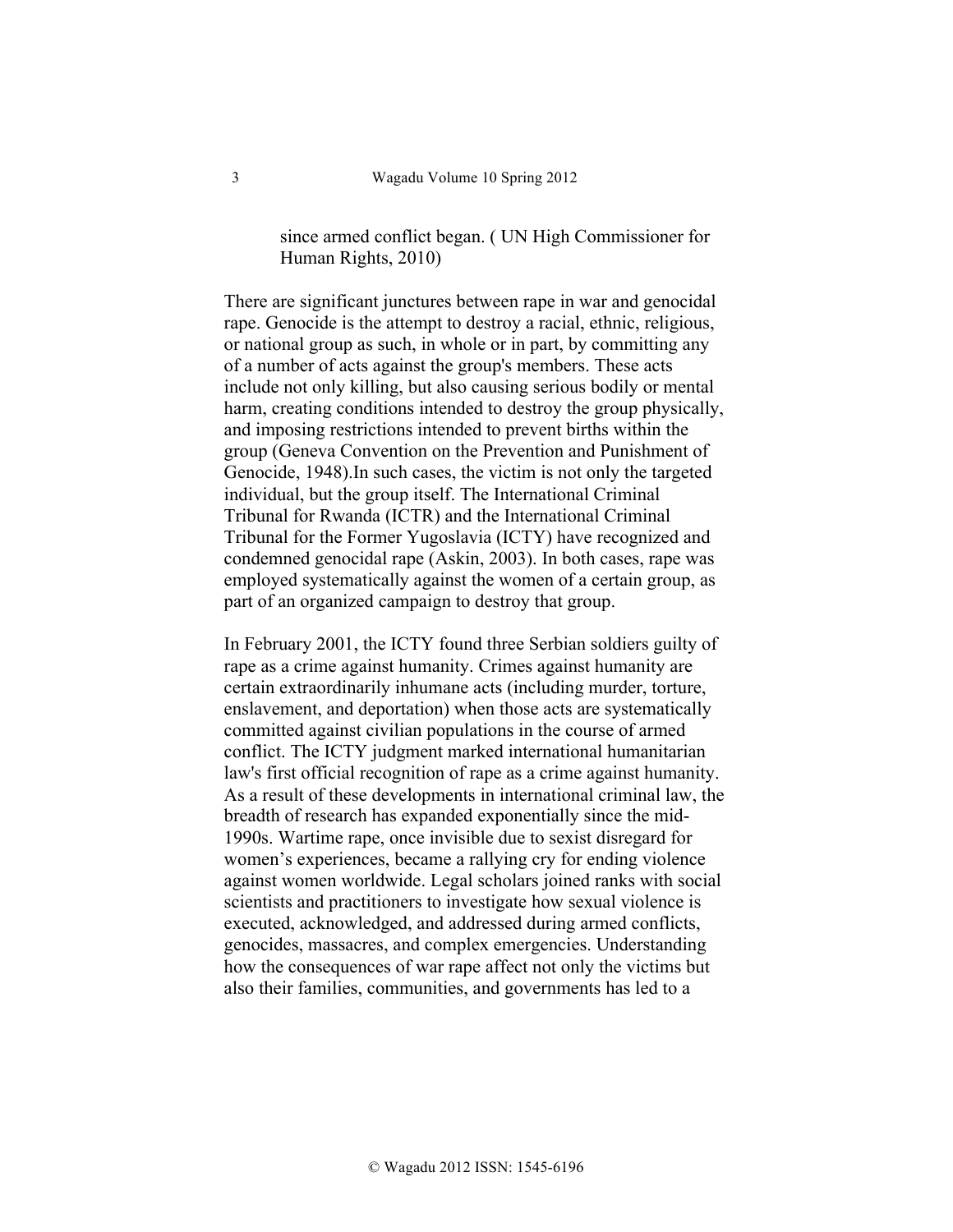myriad of legal, quasi-legal, and customary approaches attempting to prevent perpetrators from enjoying impunity for their crimes and provide necessary resources to survivors for healing and recovery.

Law plays a crucial role in giving women's human rights global reach. In many war-torn countries, survivor justice is developed and enforced using an assortment of mechanisms including: (1) domestic criminal courts, (2) national truth and reconciliation commissions, (3) International Criminal Court prosecutions, (4) hybrid tribunals that mix domestic and international law and procedure, and (5) local customs and rituals like gacaca courts. These processes are collectively called transitional justice, which refers to activities, judicial and otherwise, that address human rights abuses and mass atrocities perpetrated on societies in transition from conflict to peace (United Nations Security Council, 2004). However, transitional justice mechanisms have not been efficacious in achieving justice for survivors of wartime sexual violence even though mass rape is precisely the type of atrocity that transitional justice seeks to address.

Making justice possible for survivors of sexual violence in conflict and post-conflict zones captures one of the prickly issues churning around international policy makers at the United Nations, prosecutors at the International Criminal Court, among NGO aid workers, and journalists. How should leaders a and employees address gender in an informed and sensitive way, conduct their work consistent with universal human/women's rights standards, and adjust to state constitutional peculiarities? Further, how do they intervene in the bedlam of active conflict or post-conflict turmoil while showing respect for ethnic, cultural, and religious diversity? This special issue grew out of this human/women's rights discourse.

Feminist scholars who are interested in ending war-time violence also confront challenges posed by the institutions and practices that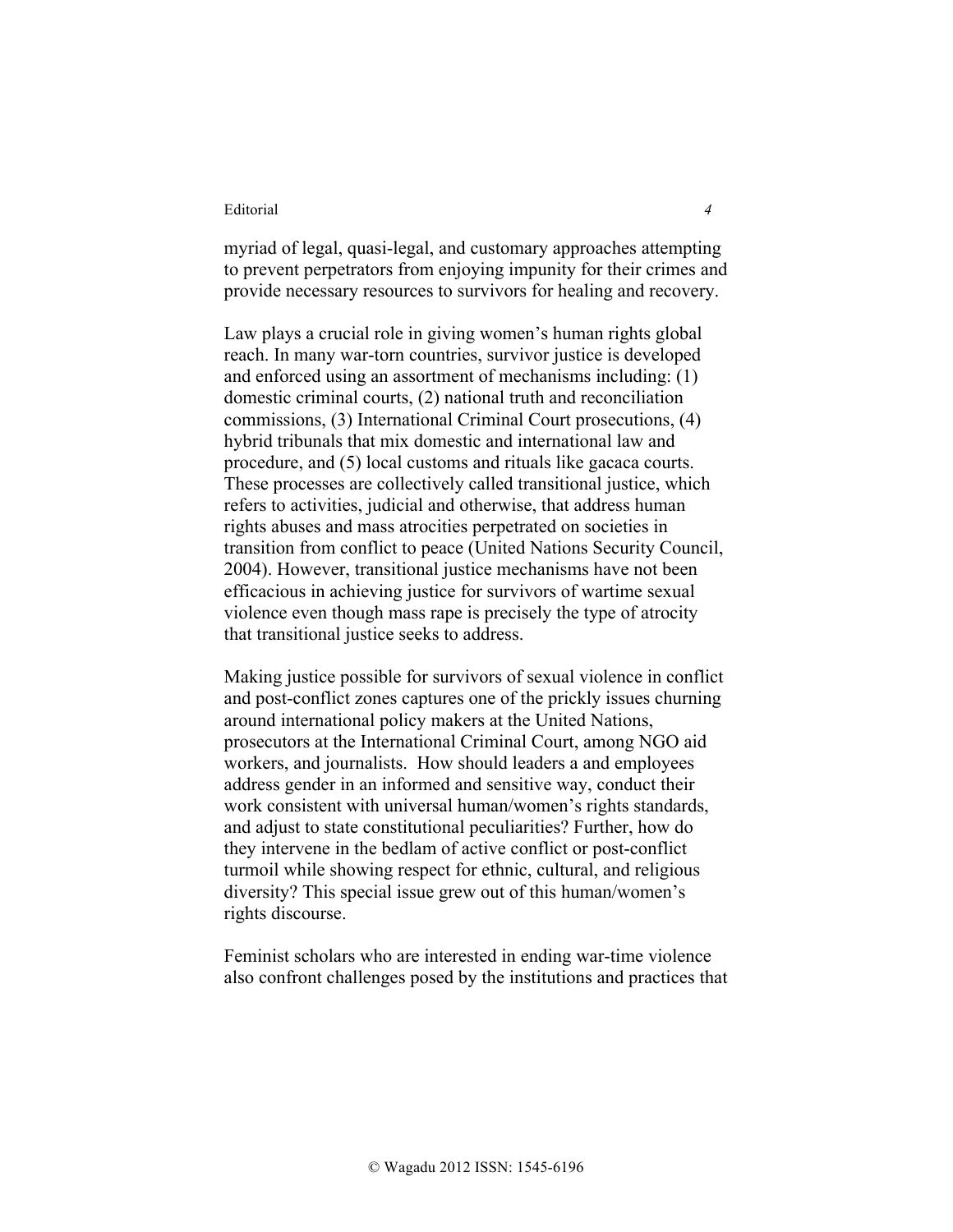apply humanitarian justice principles. The crises in the former Yugoslavia and Rwanda brought sexual violence in conflict to the forefront of international awareness. For feminists, the problem is both intellectual and political in a movement that seeks justice for all women. Since there are many different theories, feminists agree about the need to end violence against women but disagree about what exactly ought to be done. They are at odds over what justice means at the local and global levels and about the social, political, and legal implications gender has or should have.

This issue is motivated by the quest for social justice, and seeks to present feminist inquiry from a wide range of perspectives on social, cultural, economic, political, and legal phenomena important to the study of wartime sexual violence. As editor, I recognize that these authors share a common commitment to justice when it comes to ending conflict-related sexual violence. Each writer, in her own way, examines how women in more developed countries must learn from the experiences of women in countries located primarily in the developing and less-developed world. <sup>4</sup> The writers explore not only the institution of patriarchy that dictates "justice" for women world-wide; they provide feminist critique of complicity in the destructive system of patriarchy. The authors do more than call attention to the fact that women in more developed nations typically have more power and privilege, they also underscore how some women's justice cannot be easily (or ethically) exported to others, especially women in the developing and less developed countries torn by conflict and the violence of war.

These are the central themes that bind these articles into what aspires to be a cohesive issue. I selected work that acknowledged how universality and specificity are not mutually exclusive. To guide my decisions, I drew primarily upon my recent experience co-editing (with Susan Dewey) a volume of essays entitled, *Conflict-related sexual violence: International law, local responses* (St. Germain & Dewey, 2012). The process of pulling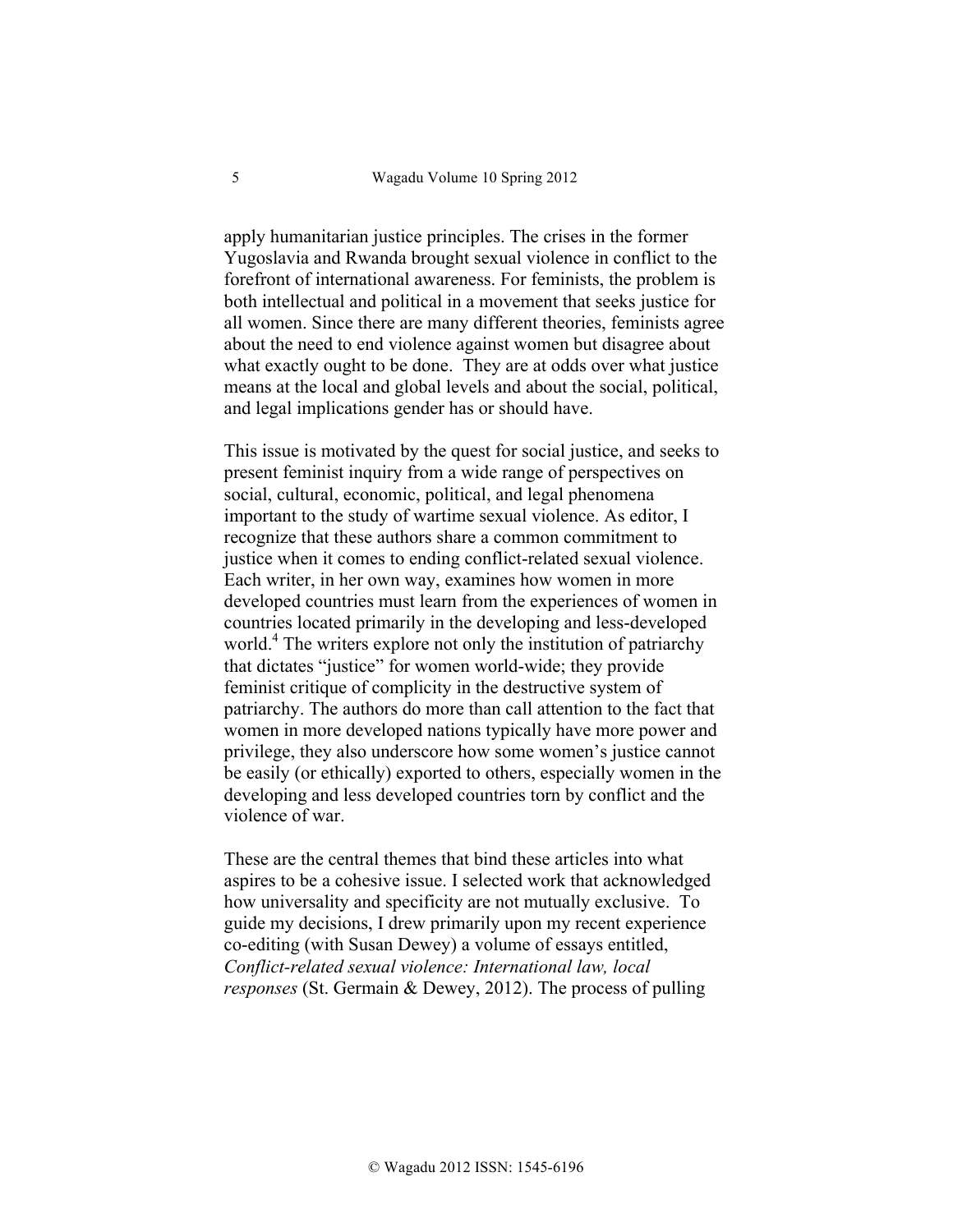both writing projects together produced significant discussions around the tensions between local and global understanding of justice for survivors of sexual violence during or post conflict. I sought articles for this issue that were culturally meaningful and reliant on international and transnational discourses. 5

There are countless lenses we can use to observe the impact of wartime sexual violence. I sought to capture some of the variety and to demonstrate how the new configurations of gender have profoundly reshaped the political terrain around human rights, women's rights, and responsibility in law. I have grouped these articles into two sections: those that critique institutional responses and applications, and those that more directly address the experiences of refugees and survivors of sexual violence. As it turned out, and not by design, part one focuses on the former Yugoslavia and Afghanistan and part two on African countries.

Part one opens with Dewey's account of her field research on sex trafficking in Bosnia-Herzegovina. For the article, she draws on the Radovan Stanković case, a legal milestone that marked the first time that sexual assaults were diligently investigated for the purpose of prosecution by the ICTY under the rubric of torture and enslavement as a crime against humanity. According to the indictment, in 1992 Stanković was in charge of Karaman's house in Foca where Bosnian Muslim women and girls, some as young as 12 and 14 years of age, were detained so that Serb soldiers and other Serb men could sexually assault them. The house was run in the manner of a brothel and the women treated as sexual slaves who were also forced to work for the soldiers, including washing uniforms, cooking and cleaning the house. During the entire period of their detention the girls and women were subjected to repeated rapes and sexual assaults. Stanković repeatedly raped two victims and threatened to sexually assault others. He was the first ICTY indictee whose case was transferred to a national court as part of the Tribunal's completion strategy. In 2006, the Court of Bosnia and Herzegovina sentenced Radovan Stanković to 16 years for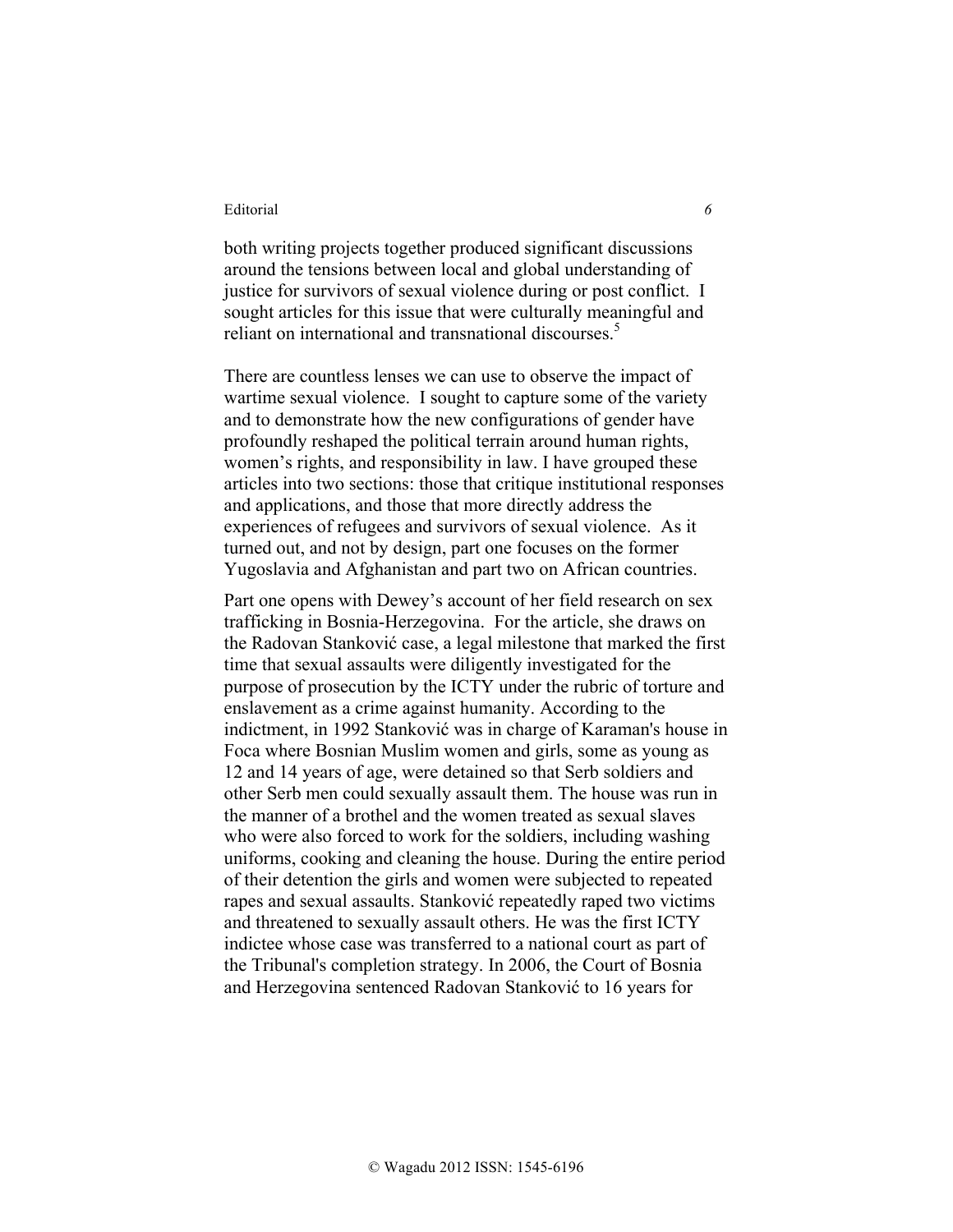crimes against humanity. He escaped from prison just weeks into his sentence. Dewey's article describes how weaknesses in infrastructure and political will seriously inhibited efforts to obtain justice for women who survive wartime sex trafficking through localized implementation of international criminal law.

The second article continues to explore the ICTY's work, this time from the perspective of the women prosecutors and judges who made history by paying specific attention to gender-related crimes, redefining and consolidating the place of these offences in humanitarian law. Harrington examines embodiment and the intersectionality of race and gender. Her analysis of interviews with African American women about their work prosecuting sexual and gender based violence at international tribunals is a response to the often asked question; does it make a difference if the judge is a woman or a man, if the prosecutor is White or Black? Her work challenges neo-liberal ideas that present the law as gender and race neutral, leading readers to conclude that more diversity among the elite jurist's presiding over these cases and among the elite prosecutors charging them would lead to greater equity in the application of humanitarian law in international criminal courts.

The third piece in this section moves the work of international humanitarian and criminal law forward by asking about the rights of the war babies of Bosnia. Strupinskiene's work focuses on the children that resulted from the genocidal rape of Muslim and Croatian women in Bosnia-Herzegovina. During the conflict, women were raped and denied abortions with the intent to create a Serbian state by producing what the perpetrators imagined as Serb babies (MacKinnon, 2006). The resulting children are in fact seen as "children of the enemy … a sort of nascent fifth column within an already victimized community" and are thus often stigmatized, mistreated, or abandoned (Goodhart, 2007, p. 310). In this fieldwork account of ethnic rape carried out in "rape camps" where the systematic forced impregnation of Muslim and Croatian women and girls occurred, Strupinskiene highlights for the reader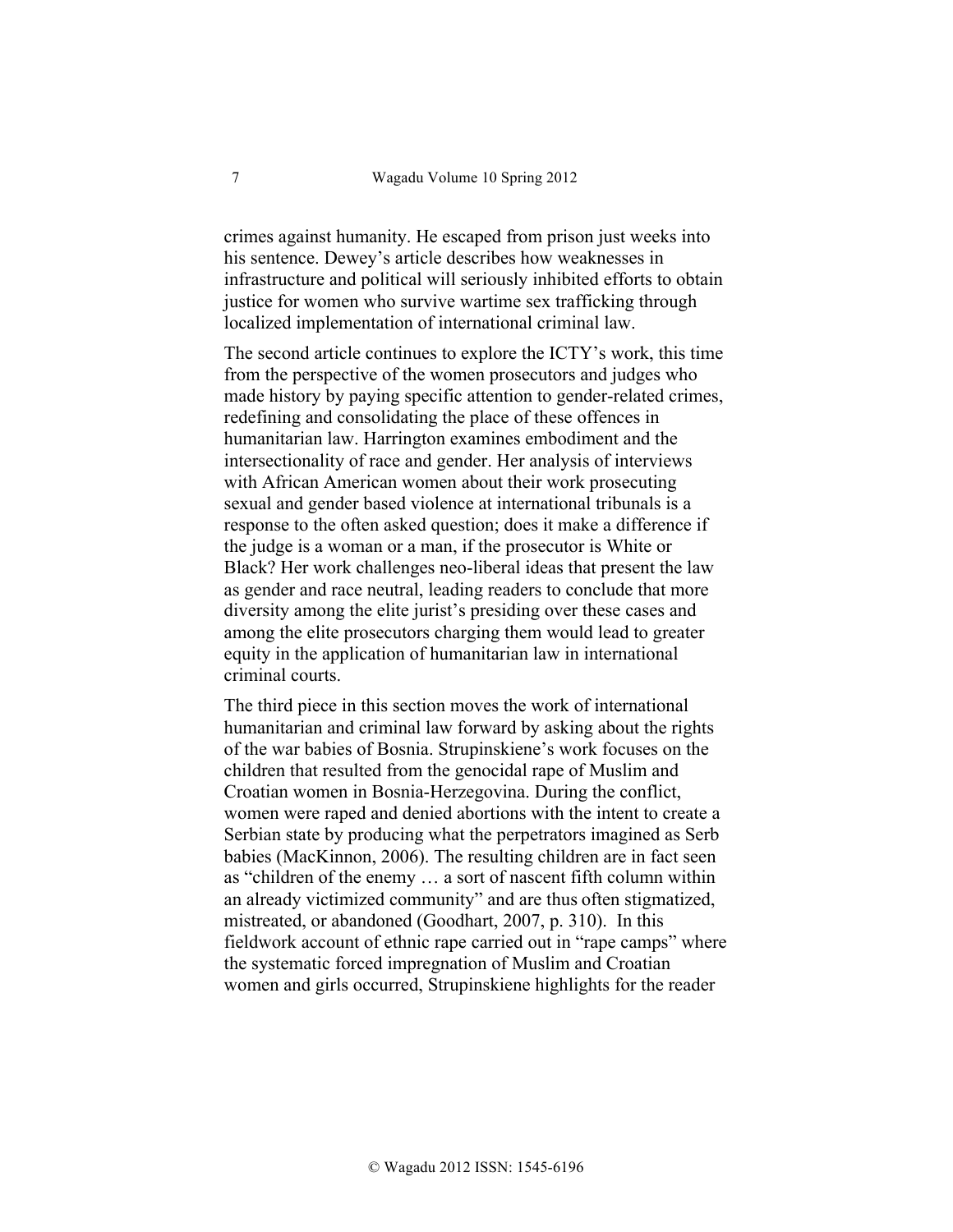how little is known about the lives of the children born into these circumstances and how difficult doing research can be on these vulnerable populations.

In the fourth article Fluri challenges us to examine the responsibility of international aid workers in terms of sexual misconduct in conflict and post conflict situations drawing on her field work in Afghanistan. Sexual abuse in humanitarian response first came to public attention with the release of a report in February 2002 of a joint assessment mission examining the issue (United Nations, 2010). It found that not only was sexual exploitation widespread, it was also perpetrated by aid workers, peacekeepers, and community leaders. Examples included workers trading food and relief items for sexual favors, teachers in camp schools sexually exploited children in exchange for passing grades, and medical care given in return for sex. Fluri captures this controversy in her examination of sexual conduct, misconduct, and abuse by international workers. Her paper highlights civilian vulnerability endemic to sites of conflict, gender differences in employee sexual abuse, and challenges enforcing national and international law.

Part two of this issue opens with Rider's provocative theory piece about gender-based violence (GBV)<sup>6</sup> and agency among the refugee community during and post conflict. Armed conflict is accompanied by social disruption, particularly the disintegration of families, which leaves women and girls especially vulnerable to violence. When fathers, husbands, brothers, and sons are drawn away to fight, they leave women, the very young, and the elderly to fend for themselves. For refugees and displaced persons this raises a wide range of issues in terms of conflict-related sexual violence. Rider's work reassesses theories of sexual agency against the backdrop of war. She argues that feminist theory offers a universal account of agency, which underplays individuality present among discrete refugees. Unpacking the "universal" is central to an inclusive theory of sexual agency, and also to an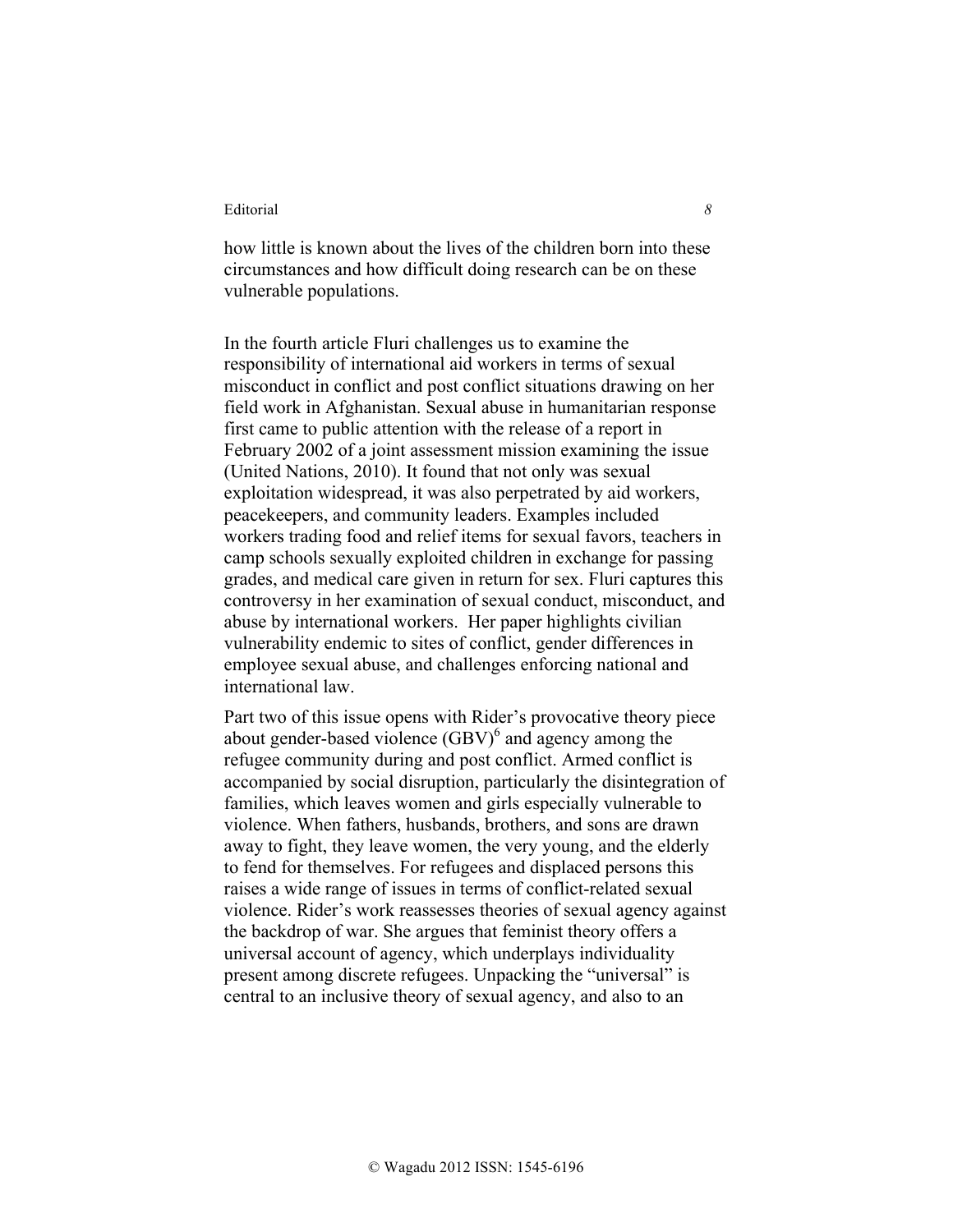explanation of how refugees negotiate changes within gender relations during time of forced migration and armed conflict. Her piece provides a segue into the next three articles that examine survivor agency, or lack thereof, from a case study perspective in a sample of African countries.

Duroch walks us through one NGO's efforts to better understand conflict related violence and how to better meet the needs of the survivors in the Democratic Republic of Congo (DRC). USA Today reported that 420,000 women were raped in the DRC every year (USA Today, 2011); according to the Boston Globe, 1,152 women are raped every day (Boston Globe, 2011); the Guardian reported that 48 women are raped every hour (The Guardian, 2011); and the New York Times wrote that Congolese women are 58 times more likely to be raped than women in the United States (New York Times, 2011). All were quoting a June 2011 issue of the *American Journal of Public Health* study. Duroch's examination of the DRC's crisis explores how her organization, Médecins Sans Frontières (Doctors without Borders), changed its institutional culture and adapted itself around the enormity of the catastrophe of sexual violence. Her study exposes the learning process of a humanitarian organization that offers women's healthcare, including specialized assistance to over 6,000 victims annually. It presents a qualitative study of one MSF's intervention in Eastern DRC analyzing the experiences of 2695 patient/survivors of sexual violence as well as semi-directive interviews conducted with volunteers and managers involved in providing services in this operation. The study originated through the organization's need to understand the enormous number of rapes in this region as a means to improve interventions and financial allocations. This level of institutional responsiveness did not come automatically according to Duroch and her article describes the progression. She depicts the organizational learning curve and the catalysts that moved the agenda forward. Further, she illustrates the barriers and resistances developed around social representations of rape victims and how they were overcome.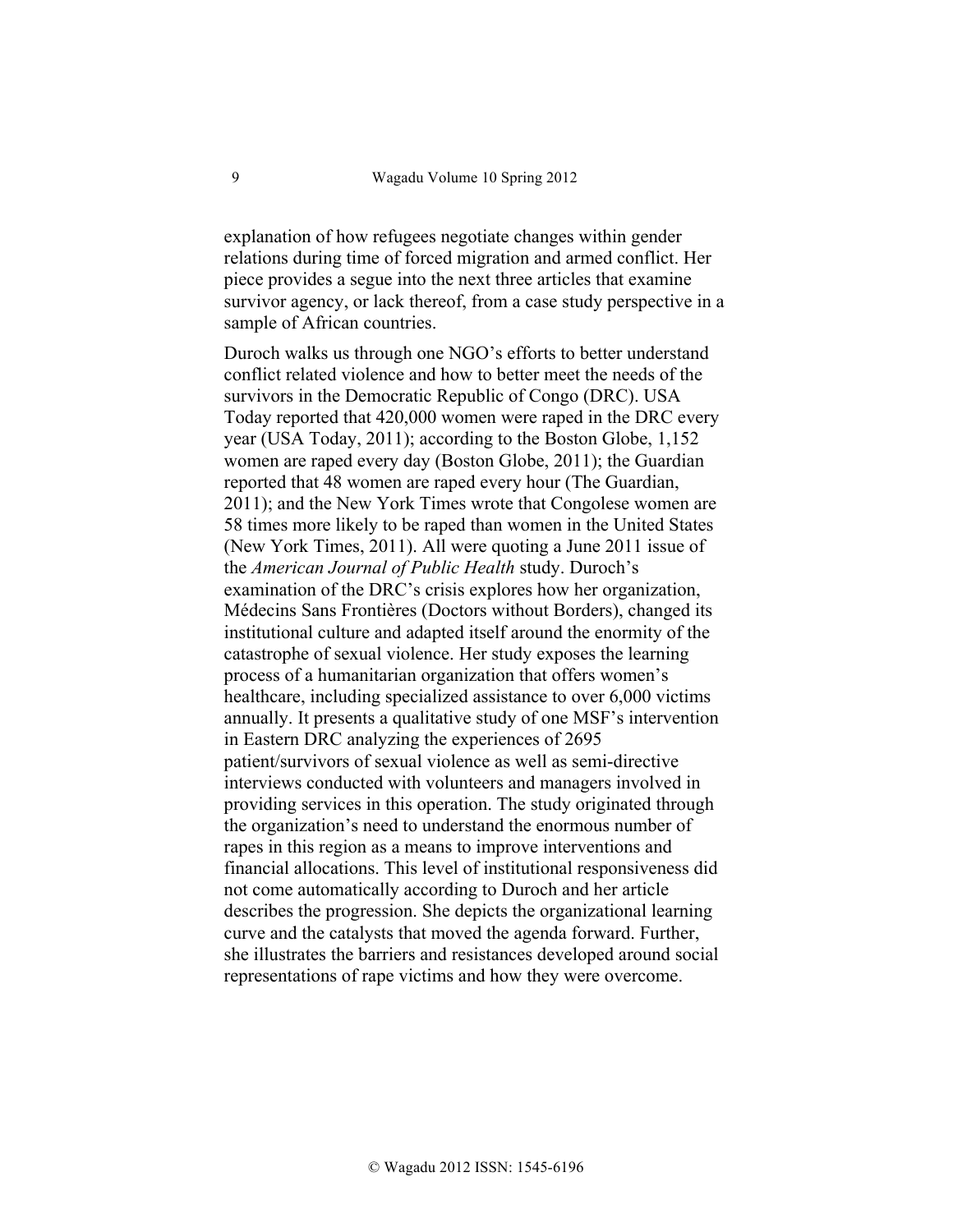In the Rwandan civil war of 1994, the interahamwe raped hundreds of thousands of women and girls belonging to the Tutsi ethnic group as part of an effort to exterminate the Tutsi people entirely. Nagarajan, director of Gender Action for Peace and Security, provides some insights into Rwanda's response to survivors who experienced sexual violence that could well prove instructive to policy makers concerned with the ongoing conflict in DRC and other African countries. She argues that despite commitments to the rights of women and recognition of the prevalence of rape during the genocide, the Rwandan government has been slow to offer legal redress and medical treatment to survivors. She explores the resistance and barriers preventing services for those who suffered and survived sexual violence in the genocide. How the government sets priorities post conflict can make it complicit in a "protracted gendercide" by ignoring the needs of sexual assault survivors as a matter of policy. Nagarajan demonstrates how post conflict governments have prioritized the construction of a sense of nationhood and continuation of power over the needs of sexual assault survivors. The result is that many women are dying without reparation, healthcare, counseling, or seeing perpetrators brought to justice.

We conclude the issue with an article by Yacob-Haliso. Her work investigates the implementation of Liberia's policy to addressing GBV among refugee women returning to a post-conflict environment. She examines specialized government initiatives and considers the importance of having Nobel Peace prize winner President Ellen Johnson Sirleaf, the first and currently only elected female head of state in Africa, lead Liberia's efforts with respect to aiding rape survivors, preventing sexual violence, and ending impunity for perpetrators. Yacob-Haliso explores the efficacy of the Liberian government's National GBV Plan of Action and its implementation through the GBV National Taskforce. She argues that while the plan prioritized training for health and psycho-social service providers, establishment of outreach services for survivors,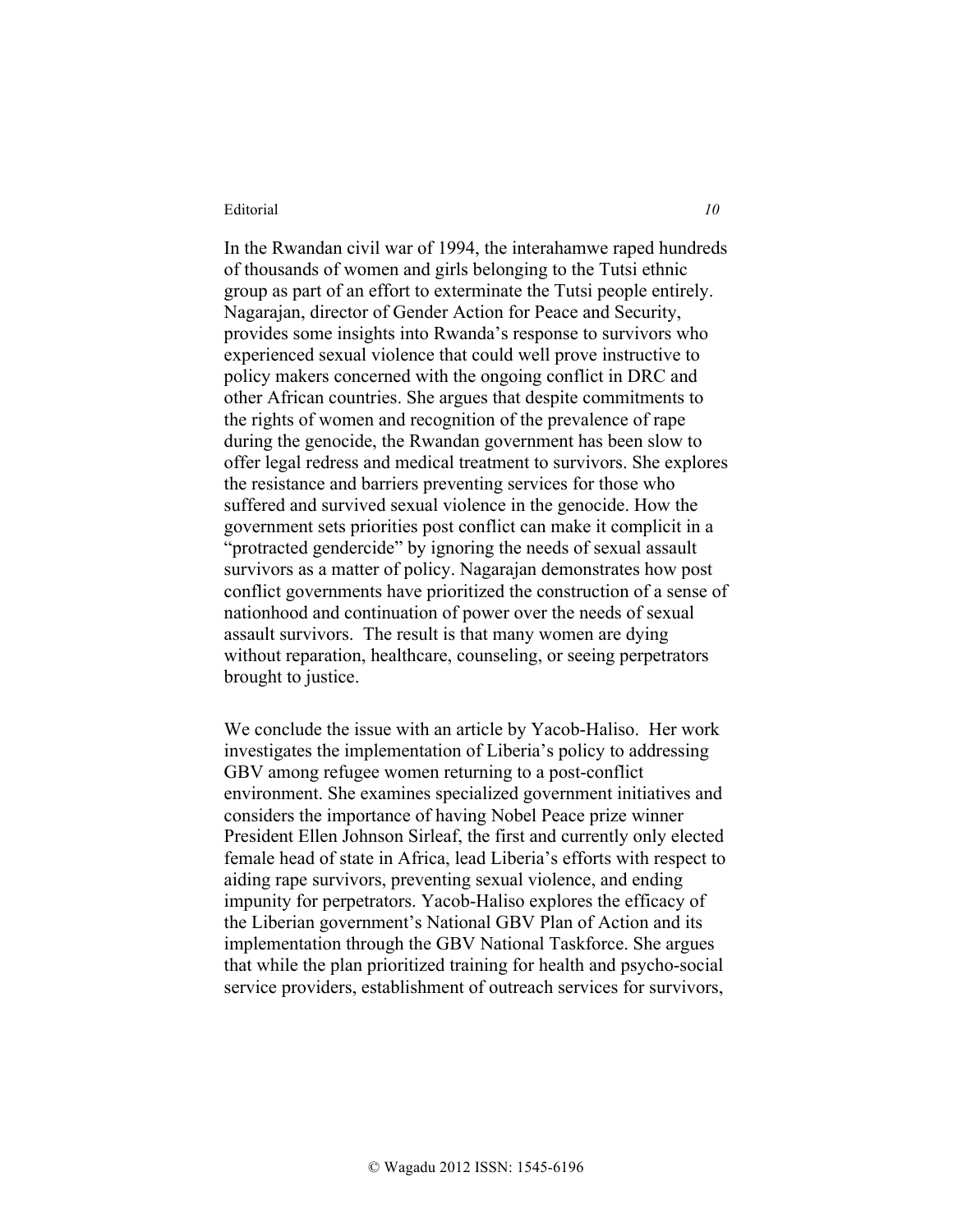and reform of the legal system, the implementation of rape legislation was flawed. Strategies to strengthen the criminal justice system's response called for a review of GBV-related laws. The establishment of Criminal Court E focused on sexual violence prosecution and training for the judiciary, police, media, and community leaders on survivors' legal rights. Yacob-Haliso prompts the conclusion that despite these efforts, the law and its implementation have proven insufficient for the immediate sociopsychological reintegration of GBV survivors to proceed in Liberia.

### **Conclusion**

Wartime sexual violence varies in magnitude and takes discrete forms. In some conflicts it is systematic and widespread, yet in other conflicts—like those involving ethnic conflict—it can be targeted and limited. In some conflicts GBV takes the shape of sexual slavery; in others, as torture and murder through the spread of HIV. These variations and the legal, humanitarian, and international criminal responses are highlighted in this special issue. The articles have revealed tensions between the global and the local, and discrepancies between how the law is written and how it is implemented.

Insights, analyses, and conclusions are framed using a variety of feminist theories and approaches to law and legal issues. Each article evaluates and critiques the law by examining in some way, the relationship between gender, violence, power, individual rights, human rights, and the judicial system as a whole. The authors employ feminist thought from varied disciplines and analyze applications from diverse activist perspectives. They theorize about causes of, and solutions to, wartime rape. Collectively, their writings in this special issue exemplify a rich tradition of feminist work and apply knowledge enlarged through decades of international feminist anti-violence activism. Their work continues to develop and challenge patriarchal legal, political, and social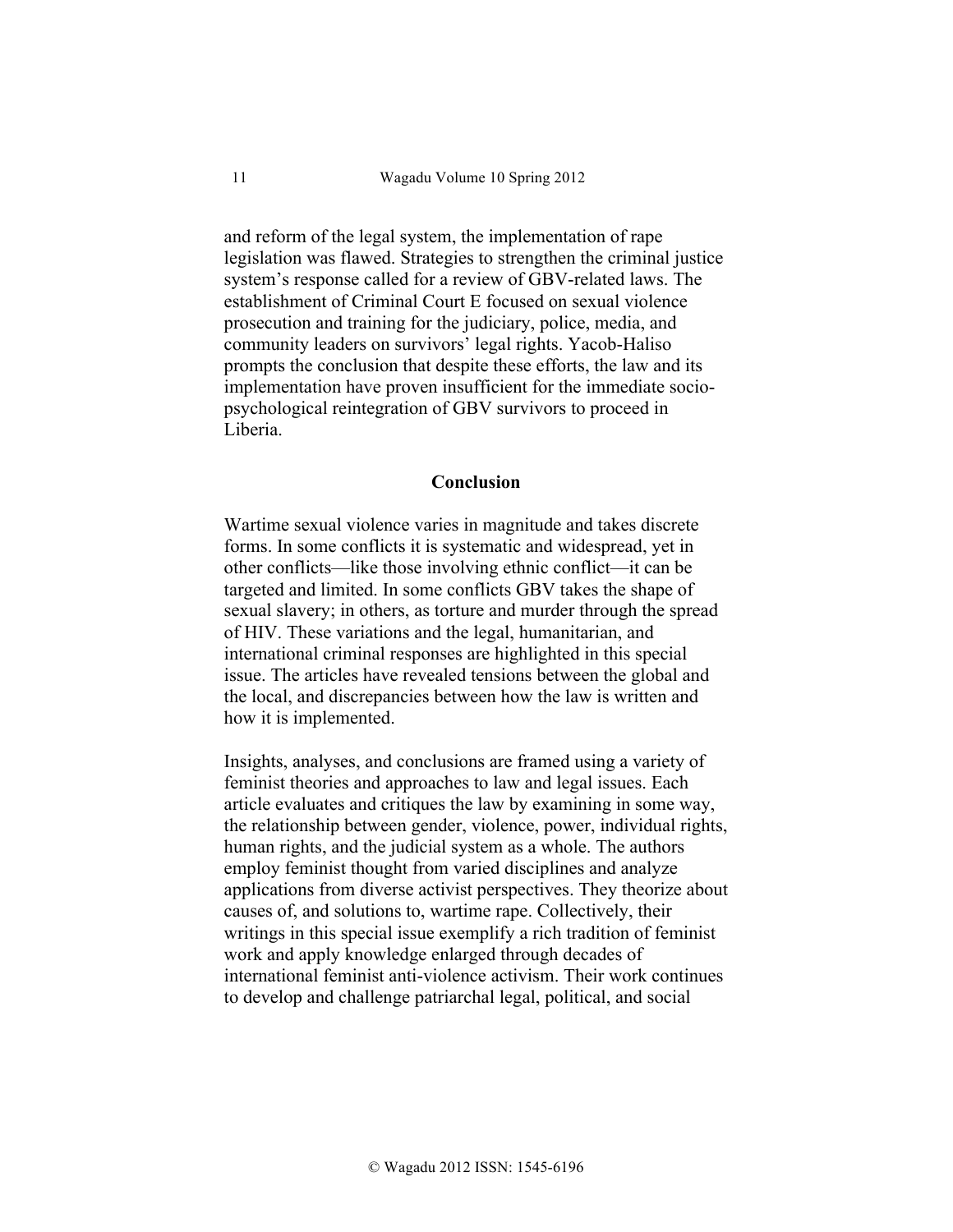assumptions about gender and violence reinforcing international feminist movements against war-time sexual violence.

### **References**

- Adetunji, J. (2011, May). Forty-eight women raped every hour in Congo, study finds. *The Guardian.* Retrieved from http://www.guardian.co.uk/world/2011/may/12/48-womenraped-hour-congo
- Askin, K. (2003). Prosecuting wartime rape and other genderrelated crimes under international law. *Berkeley Journal of International Law*, *21,* 288–349.
- Cook, R.J. (1993). Women's international human rights law: The way forward. *Human Rights Quarterly, 15*(2), 230-261.
- Degni-Ségui, R. (1996). *Report on the situation of human rights in Rwanda*. E/CN.4/1996/68 paragraph 16, Geneva: UN, 29 Jan.
- Geneva Convention on the Prevention and Punishment of Genocide, Articles II and III (1948).
- Gettleman J. (2011, May). Congo study sets estimates for rape much higher. *The New York Times.* Retrieved from http://www.nytimes.com/2011/05/12/world/africa/12congo. html? r=1&partner=rss&emc=rss
- Goodhart, M. (2007). Sins of the fathers: War rape, wrongful procreation, and children's human rights. *Journal of Human Rights*, *6*, 307–324.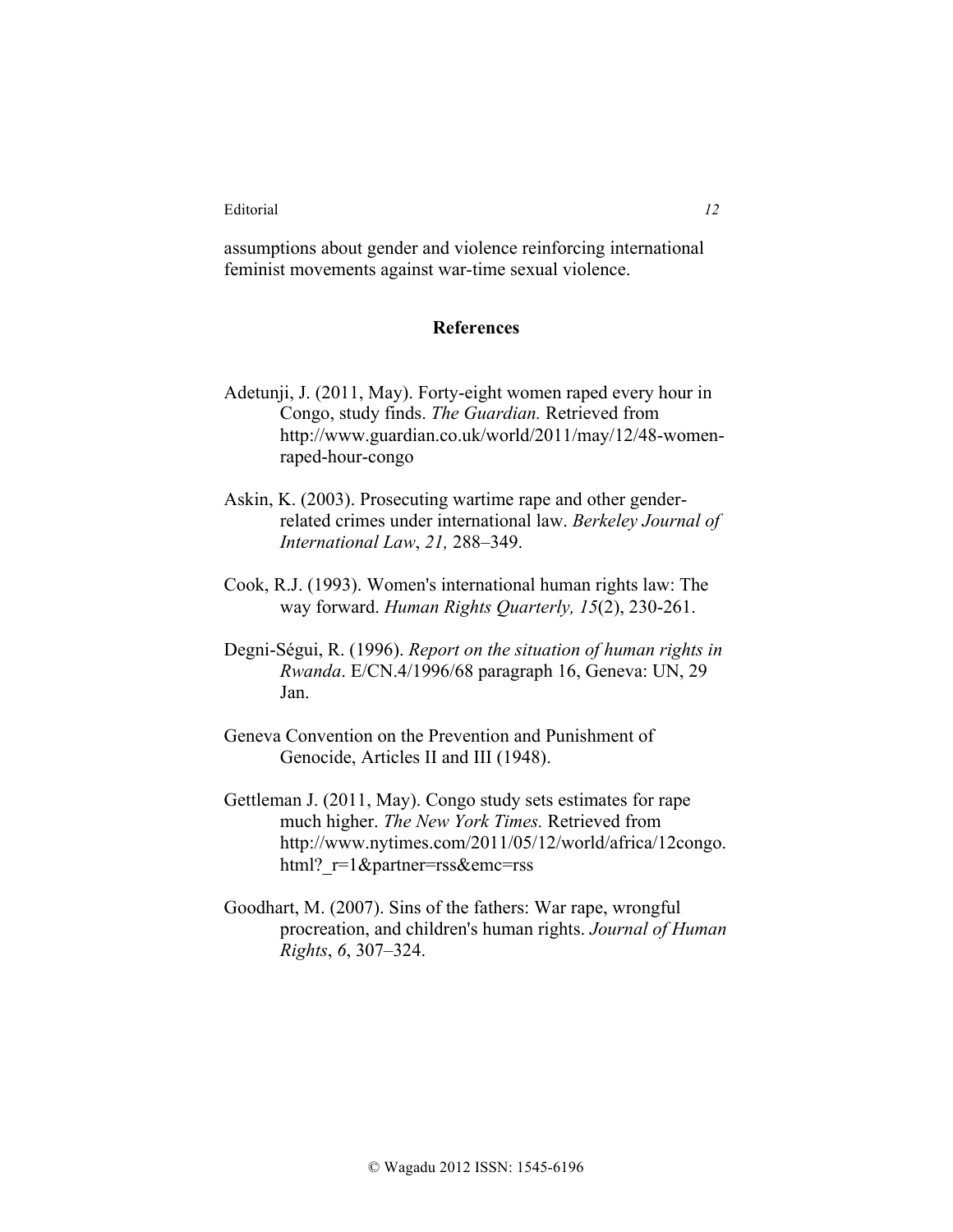- MacKinnon, C. (2006). *Are women human? And other international dialogues*. Cambridge MA: Harvard University Press.
- Médecins Sans Frontières. (2010). *International Activity Report*. http://www.msf.org/. Retrieved from http://www.msf.org/msf/content/international-activityreport/international-activity-report-2010/internationalactivity-report-2010\_home.cfm
- Médecins Sans Frontières. (2012, January 10). *Sexual violence overview*. Retrieved from doctorswithoutborders.org: http://www.doctorswithoutborders.org/news/issue.cfm?id= 3466
- Seifert, R. (1996). The Second Front: The Logic of Sexual Violence in Wars. *Women's Studies International Forum, 19*(1/2), 35–43.
- St. Germain, T. & Dewey, S. (ED). (2102). Conflict-related sexual violence: International law, local responses. Sterling, VA: Stylus/Kumarian Press.
- United Nations. (2010). *Task Force*. Retrieved from Protection from Sexual Exploitation and Abuse by UN and Related Personnel: http://www.un.org/en/pseataskforce/
- UN High Commissioner for Human Rights. (2010). Report of the Mapping Exercise documenting the most serious violations of human rights and international humanitarian law committed within the territory of the Democratic Republic of the Congo between March 1993 and June 2003. Retrieved from http://www.unhcr.org/refworld/docid/4ca99bc22.html.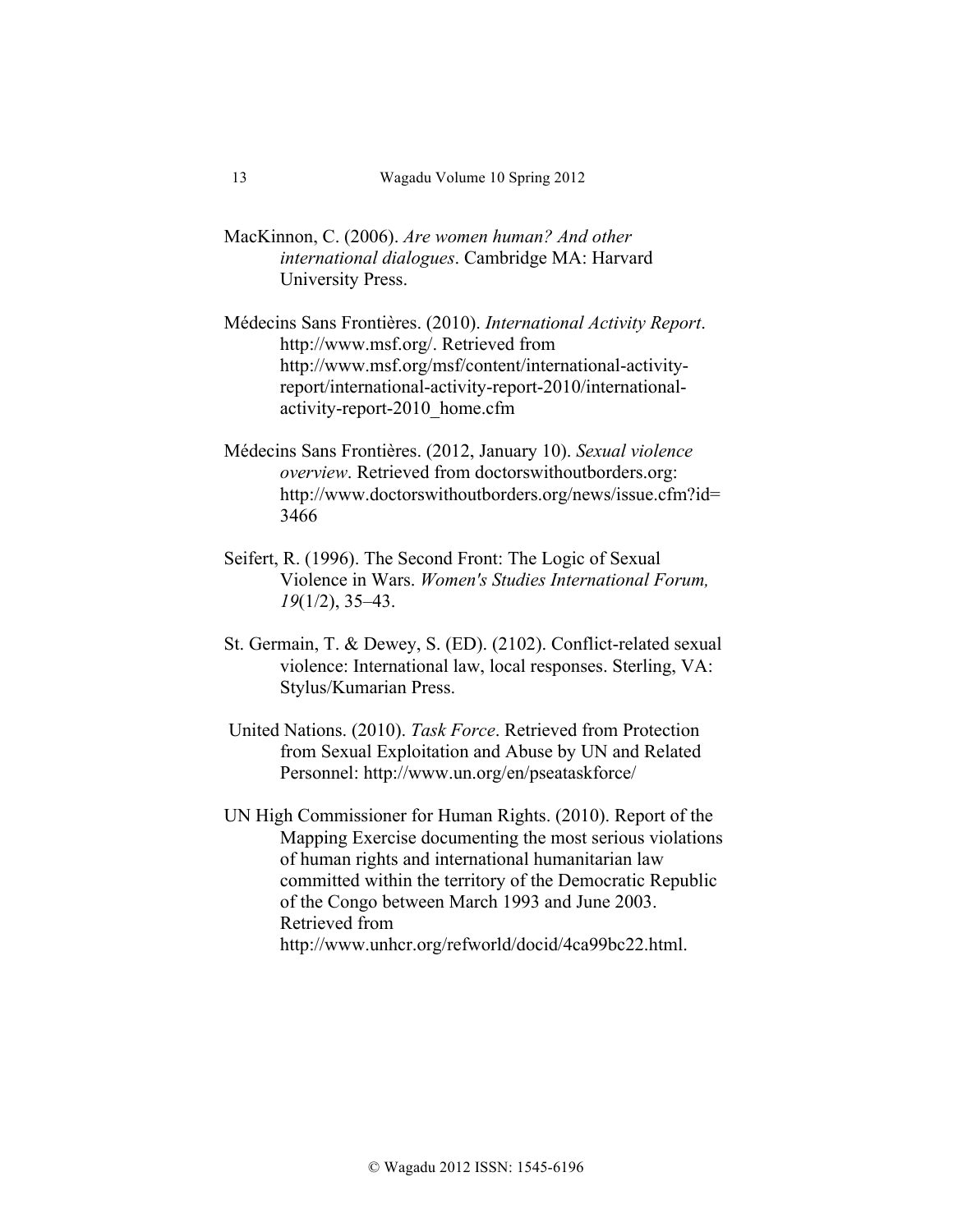- United Nations Security Council. (2004). *The rule of law and transitional justice in conflict and post-conflict societies: United Nations Report to the Secretary.*
- Winter, M. (2011, May). Study: 420k Congolese women are raped each year - - 48 per hour. *USA Today.* Retrieved from http://content.usatoday.com/communities/ondeadline/post/2 011/05/study-finds-48-congolese-women-are-raped-everyhour/1
- (2011, May). 1,152 Congolese women raped daily, study finds. Retrieved from http://articles.boston.com/2011-05- 12/news/29536867\_1\_democratic-republic-congolesewomen-gender-based-violence

I acknowledge with gratitude the authors for their commitment to gender justice, Mecke Nagle and the Wagadu editorial staff/reviewers for their support, and Susan Dewey for her insightful advice.

<sup>2</sup> Tonia St. Germain is Associate Professor and Director of Gender Studies at Eastern Oregon University. She holds a J.D. from Antioch School of Law. <sup>3</sup> Male survivors are often unrecognized and receive little care or protection. Sexual violence against men includes rape, sexual torture, sexual humiliation, and sexual slavery. Men and boys are even less likely to report sexual abuse than women for fear of stigmatization, but also for lack of care and protection under the law. Some countries do not include male victims in their legal definitions of sexual violence.

<sup>&</sup>lt;sup>4</sup> The First, Second, and Third world categories are no longer used among academics but remain in the vernacular. Today countries are defined as more or less developed. Countries that are undergoing change are generally referred to as developing nations.

 $5$  Very careful distinctions are now being made between international or multinational (relationships between and among nation-states) and transnational (relationships between and among individuals and other entities, regardless of nation-state boundaries). <sup>6</sup> Some in the humanitarian world continue to use the term sexual and gender-

based violence (SGBV); I consider sexual violence a form of gender-based